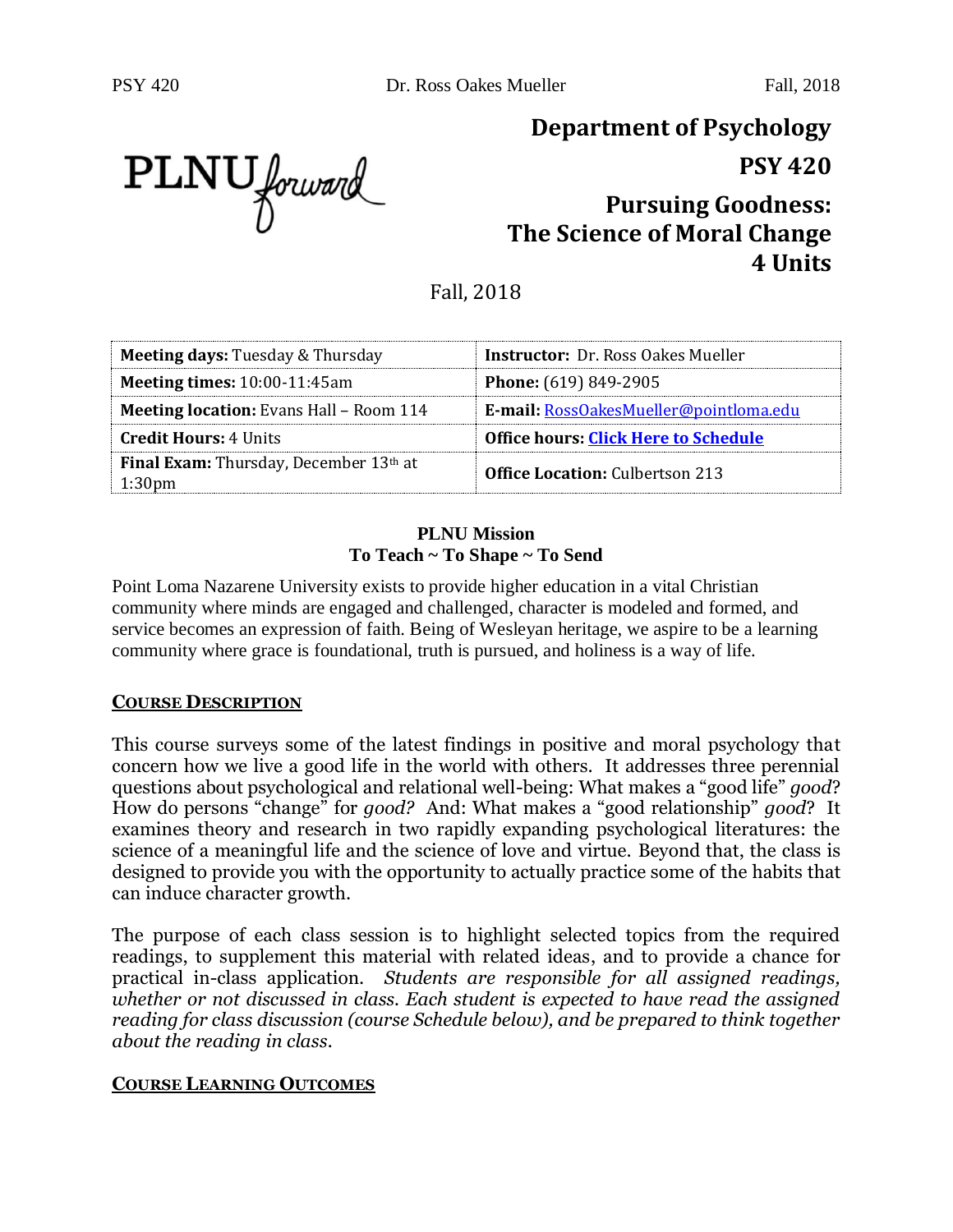Students will be able to . . .

- Summarize various models of well-being that vie for attention in popular and religious culture;
- Describe key ingredients of a meaningful life as discussed in contemporary positive and moral psychology;
- Describe some of the principles and practices of character change as offered in contemporary psychology;
- Describe four essential virtues that facilitate mature love as understood in the new science of love and virtue;
- Describe the meaning of moral maturity in light of the Judeo-Christian concept of love, especially as envisioned in the Wesleyan theological tradition

#### **COURSE CREDIT HOUR INFORMATION**

In the interest of providing sufficient time to accomplish the stated Course Learning Outcomes, this class meets the PLNU credit hour policy for a 4-unit class delivered over 15 weeks. Specific details about how the class meets the credit hour requirement can be provided upon request.

#### **REQUIRED TEXTS/MATERIALS**

*Primary Texts*

Haidt, J. (2006). *The Happiness Hypothesis.* New York: Basic Books.

Lewis, T., Amini, F., & Lannon, R. (2007). *A general theory of love*. New York:

Vintage.

Additional articles to be distributed electronically, if needed.

*Supplemental Articles*

University Reader (Purchased on-line or at PLNU Bookstore)

#### **CANVAS (Course Management System)**

We will be using Canvas this semester. Canvas can be accessed via [http://canvas.pointloma.edu.](http://canvas.pointloma.edu/) You will see the welcome screen and a login button. You will need your username/password before you can proceed to log in. If you don't know your username/password, please contact the help desk for assistance. Select the login button to proceed to the login screen. At the login screen, enter your username/password.

**COURSE GRADING/EVALUATION** A. **Reading/Listening Quizzes** (20%)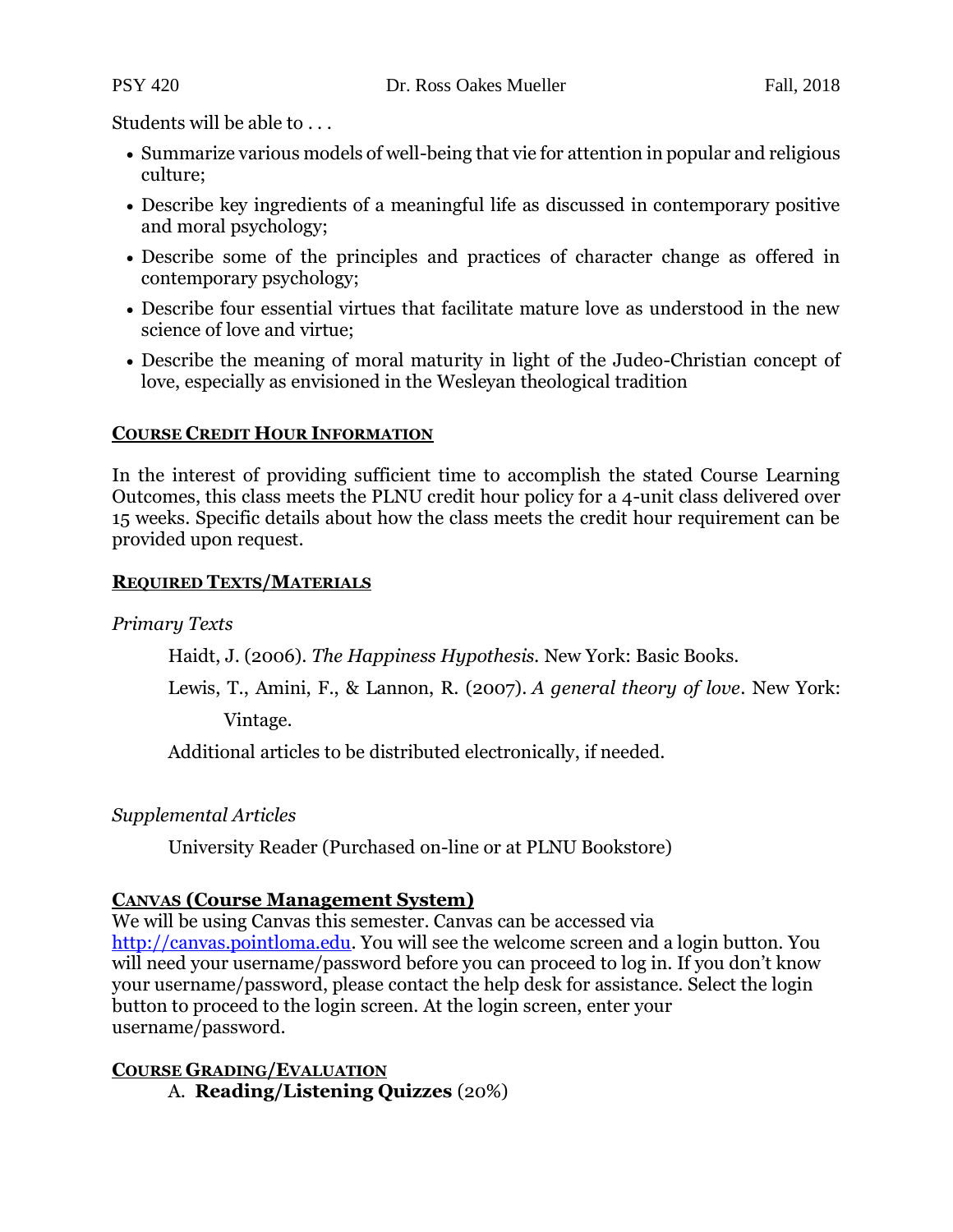PSY 420 Dr. Ross Oakes Mueller Fall, 2018

*Every other week* there will be a short quiz (10 pts). These quizzes are a very important portion of your grade and are designed to help you prepare for class discussion. They also provide one record of your attendance. If you miss class (unexcused absence) you may not make-up the quiz. If you miss class (excused absence), you may make-up the quiz within *three (3) days. No credit will be given past three days.* Lowest quiz score will be dropped.

#### B. "**Good Life" Project (Senior Capstone Project)** (35%)

Discussed extensively in class; Rubric distributed in class.

#### C. **Homework and Attendance** (20%)

There will be several homework assignments, and ongoing out-of-class exercises aimed at increasing self-awareness. Additionally, several times in the semester you will receive "credit" (points) for your attendance on nonquiz days. You are encouraged NOT to miss these attendance points, as they may have a substantial impact on your final grade (approximately 5-10%).

#### D. **Final Exam** (25 %)

In an effort to help you both take notes during class and organize your notes as the class progresses, I will give you your final exam questions now. Here are your two final exam questions (note: the " $\ddot{\text{w}}$  will be replaced by virtue names that differ between final exams each semester):

- 1. **Choose one** of the following virtues to describe: **\_\_\_\_\_** or **\_\_\_\_\_**. Please provide the following information for that virtue:
	- 1. **What is the virtue?** A description/definition of the virtue. This should involve identifying multiple facets/levels/subtypes when appropriate, and should be taken from one or more articles that we read or discussed in class.
	- 2. **Why should we develop this virtue?** A description of the consequences of the virtue. This should involve drawing upon class discussions and the articles that we read to identify correlates of the virtue (e.g., "People high in empathy tend to report high/low levels of ...").
	- 3. **How can we develop this virtue?** A description of the habits and practices that can be used to develop this virtue. This should involve drawing upon both in-class exercises, as well as exercises from the readings to discuss how one can deepen their capacity for this specific virtue.
- 2. First, **choose one** of the following "Capacities of Heart" to discuss: **\_\_\_\_\_** or **\_\_\_\_\_**.
	- 1. Then, using your understanding of **\_\_\_\_\_** (Capacity of Mind), explain how **\_\_\_\_\_** serves to enable the Capacity of Heart that you have chosen (**\_\_\_\_\_ or \_\_\_\_\_**), and how both of these (Capacity of Mind and Heart) function together to enable Generative Caring behaviors.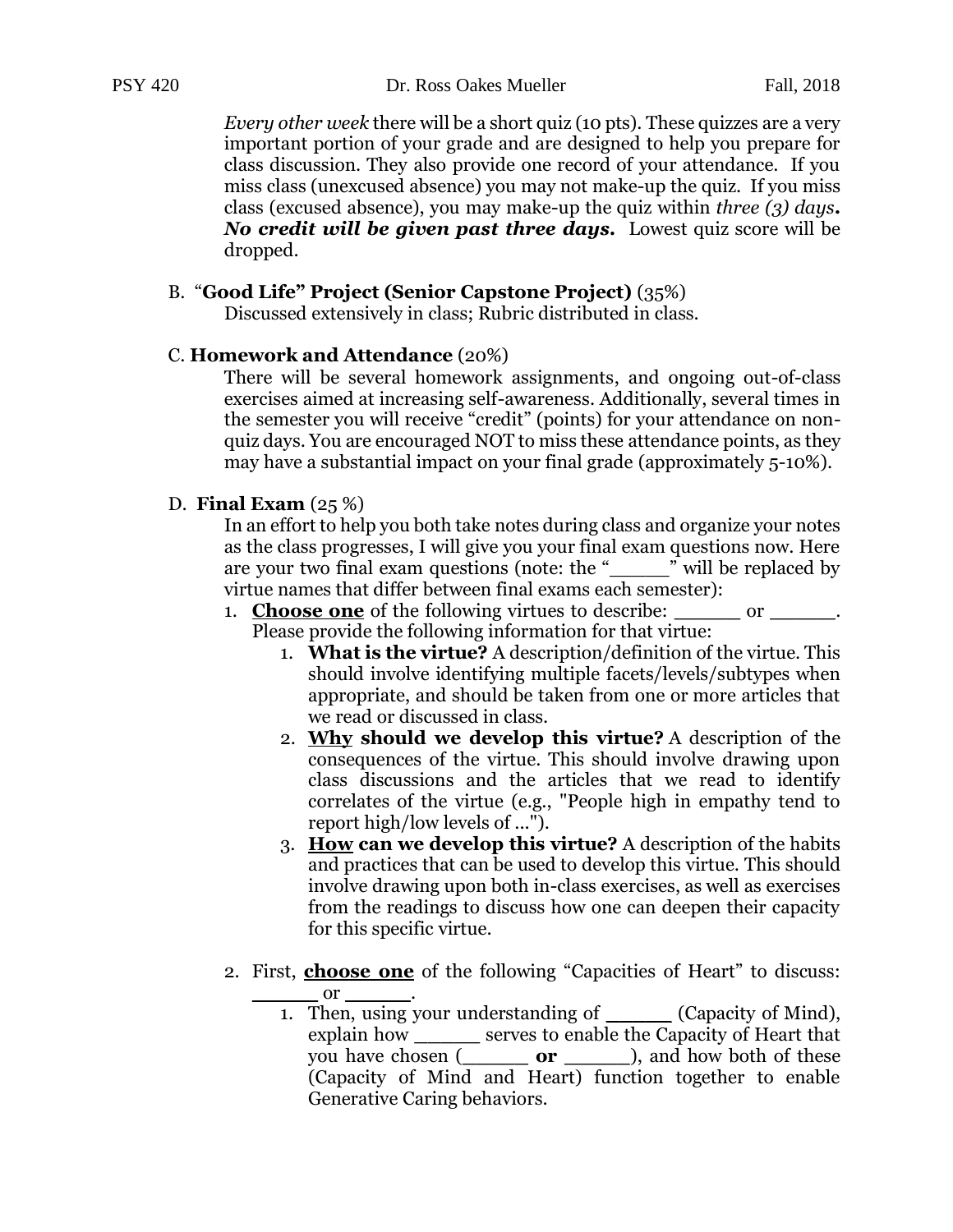- 2. Ideal essays will do two things:
	- 1. Draw upon specific research findings and/or concepts discussed in class that link one virtue to another, and that link both to Generative outcomes.
	- 2. Illustrate this through a specific example or "case study." Talk us through how a person who lacks one or both of these virtues could become inhibited from demonstrating Generative Care, and how the presence of one or both of these virtues would enable them to exhibit Generative Care in specific situations.
		- 1. In the best-case (most growth-inducing) scenario, you should try to use your own life as an example. But if this feels too vulnerable, you are welcome to "fictionalize" the case study.

**Please Note:** In order to "pass" the course, the Good Life Project and Final Exam must be completed with a passing grade. In addition, you must pass the attendance requirement as outlined below.

Grading will be in accordance with the Department of Psychology's grading procedures for upper division courses (i.e., the use of z-scores). Your grade will be based on your overall percentage or your z-score: whichever is higher.

|                         |          | <b>Z</b> Score |       | <b>Percentage Score</b> |                   |              |
|-------------------------|----------|----------------|-------|-------------------------|-------------------|--------------|
| $\overline{A}$          | 1.33     | 0.0918         | 9.2%  |                         | $A =$             | 93-100%      |
| $A-$                    |          | 0.1587         | 6.7%  | 15.9%                   | A -               | 90-92%       |
| $B+$                    | 0.67     | 0.2514         | 9.3%  |                         | $B +$             | 88-89%       |
| B                       | 0.33     | 0.3707         | 11.9% |                         | B                 | 84-87%       |
| $B -$                   | 0        | 0.5            | 12.9% | 34.1%                   | $B -$             | 80-83%       |
| $C+$                    | $-0.33$  | 0.6293         | 12.9% |                         | $C +$             | 77-79%       |
| $\mathsf{C}$            | -1       | 0.8413         | 21.2% |                         | $\overline{C}$    | 70-76%       |
| $C -$                   | $-1.33$  | 0.9082         | 6.7%  | 40.8%                   | $\mathsf{\cap}$ . | 65-69%       |
| $D+$                    | $-1.67$  | 0.9525         | 4.4%  |                         | $D +$             | 62-64%       |
| $\mathbf D$             | $-2$     | 0.9772         | 2.5%  |                         | D                 | 55-61%       |
| D-                      | $-2.33$  | 0.9901         | 1.3%  |                         |                   | 50-54%       |
| $\overline{\mathrm{F}}$ | $<-2.33$ |                | 1.0%  | 9.2%                    | F                 | 49% or below |

#### **DEPARTMENT FACULTY NORMAL CURVE GUIDES**

| <b>Percentage Score</b> |              |  |  |  |  |  |  |
|-------------------------|--------------|--|--|--|--|--|--|
| $A =$                   | 93-100%      |  |  |  |  |  |  |
| $A -$                   | 90-92%       |  |  |  |  |  |  |
| $B +$                   | 88-89%       |  |  |  |  |  |  |
| $\overline{B}$          | 84-87%       |  |  |  |  |  |  |
| B                       | 80-83%       |  |  |  |  |  |  |
| $C +$                   | 77-79%       |  |  |  |  |  |  |
| $\overline{C}$          | 70-76%       |  |  |  |  |  |  |
| $\overline{C}$          | 65-69%       |  |  |  |  |  |  |
| $D +$                   | 62-64%       |  |  |  |  |  |  |
| D                       | 55-61%       |  |  |  |  |  |  |
| D                       | 50-54%       |  |  |  |  |  |  |
| F                       | 49% or below |  |  |  |  |  |  |

**A minimum of 50 % is needed to pass the course.**

#### **ATTENDANCE/MAKE-UPS/OTHER POLICIES**

Please come to class. When you are not present and participating, the class dynamic changes. More than that, this course is based on the research finding that much of who we are and what we do is habitual, ingrained by habit. Indeed, much of what we will do in class involves learning and practicing these habits. As such, *the in-class exercises*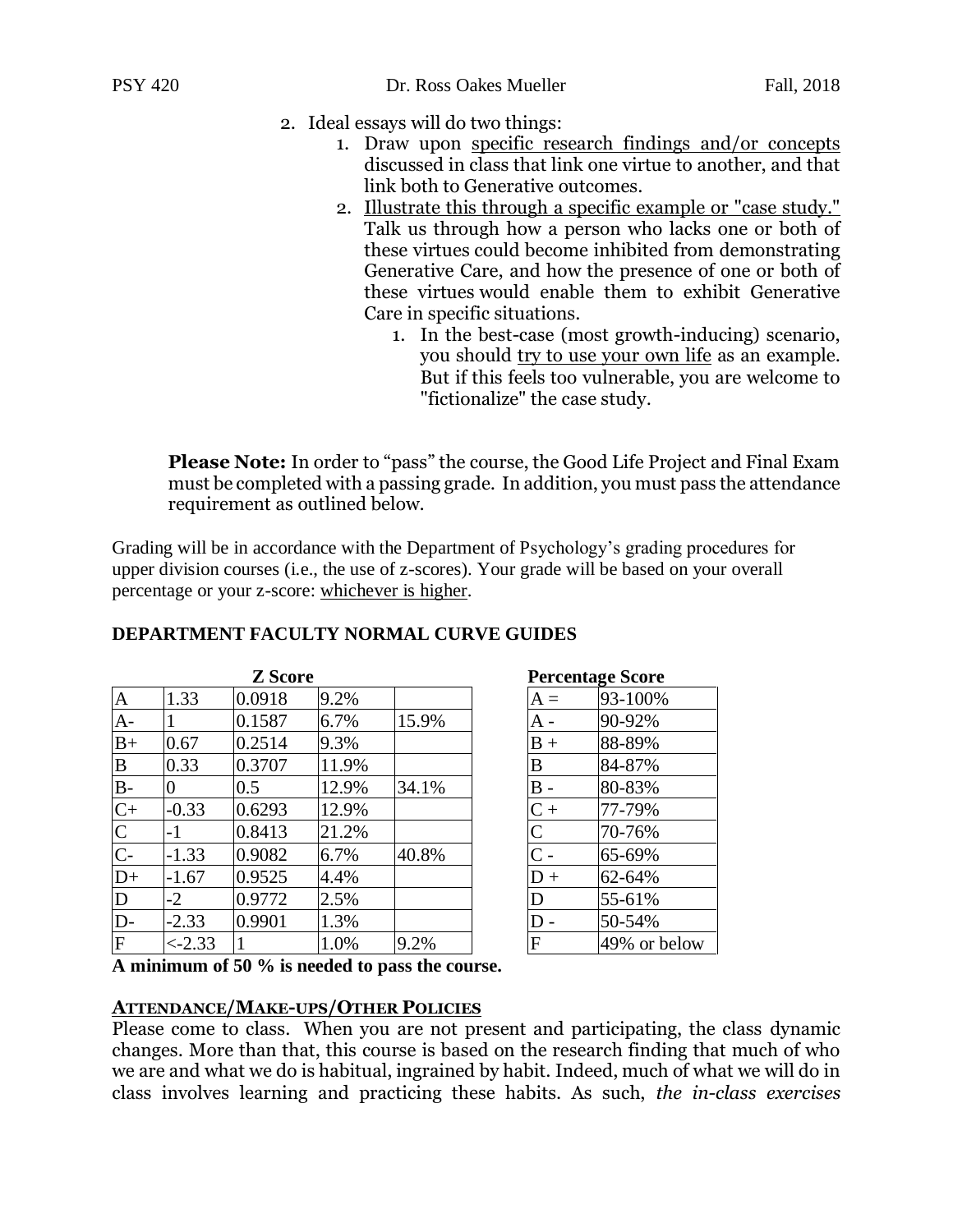*constitute a critical component of your learning in this class*. That is why the PLNU attendance policy will be strictly followed. This attendance policy is specified in the University Catalog. Please note the following key points and elaborations of the attendance policy.

- PLNU Attendance and Participation Policy: "Regular and punctual attendance at all classes is considered essential to optimum academic achievement. If the student is absent from more than 10 percent of class meetings (2 classes or more), the faculty member can file a written report which may result in de-enrollment. If the absences exceed 20 percent (3 classes), the student may be de-enrolled without notice until the university drop date or, after that date, receive the appropriate grade for their work and participation. See **Academic Policies** in the Undergraduate Academic Catalog."
- "There are no allowed or excused absences except when absences are necessitated by certain University-sponsored activities and are approved in writing by the Provost."
	- o You are not excused for being ill. Illness does not comprise an excused absence. You are not excused from class if you have a Doctor's appointment. You are not excused from class if you have a Doctor's excuse. The University allows you four absences for these (and other) situations outside your control.
	- o University-sponsored activities that are approved in writing by the Provost usually are for NAIA events for student athletes and occasionally field trips for other PLNU courses.
- When you are **absent** in this class **three times** (for any cause), a Notice of Deenrollment will be sent to the Vice Provost for Academic Administration. Your **fourth** absence will result in deenrollment.
- Save your absences for situations that are outside of your control. Do not consider your allowable absences as the number of times that you can miss class without being deenrolled. If you become ill after you used your allowable absences you will be deenrolled from the course.
- If you need to miss a test for any reason, you will need to notify the professor **prior** to the examination for consideration to be administered a make-up test (if you fail to do so you may receive a 0% on the test). If a make-up test is administered there will be a 10% penalty (unless the absence is associated with a University-sponsored activity that is approved in writing by the Academic Provost)
- Part of good paper-writing is effective time-management strategies. We could all write better papers if we had unlimited time to do so. However, there are certainly life situations that may prevent you from turning in your paper on time. How to balance these two conflicting issues? In order to provide you with some flexibility, and nevertheless to ensure that all of your papers are evaluated on an "even playing field," I have created a tiered grading system for late work. If you miss a deadline to turn in a paper, for any reason, you will have until midnight on the next day to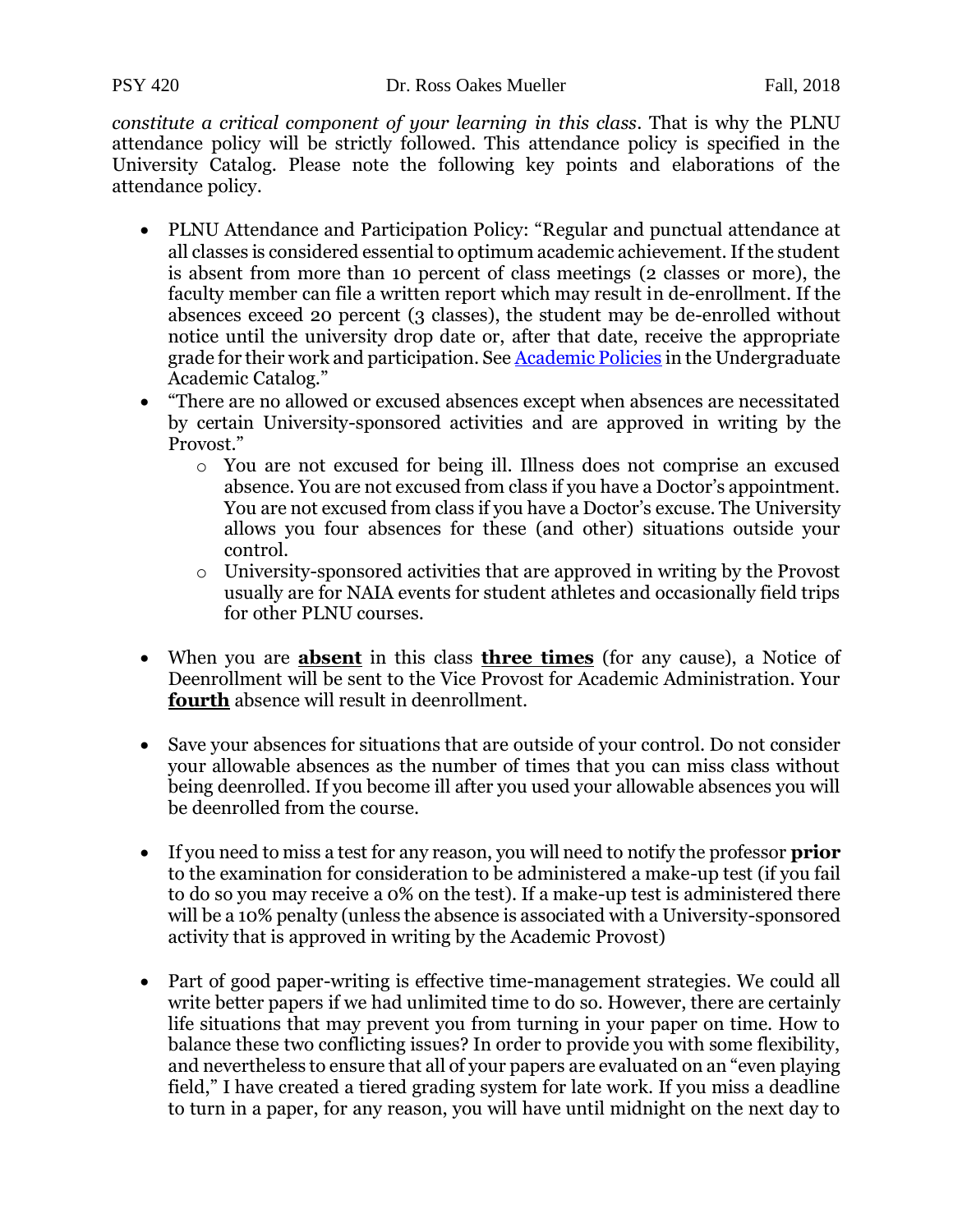PSY 420 Dr. Ross Oakes Mueller Fall, 2018

turn in the paper for a 5% deduction. After midnight, you then have up to midnight on the following day to turn it in for a 10% deduction. Following that, you will receive a 20% deduction. No papers will be accepted after the date on which the professor sends grades/feedback to the class for that paper.

• Some of the best learning opportunities occur during in-class discussions. Participating in these discussions can be immensely valuable to your learning. To acknowledge this importance, I will give some weight in your final grade to your classroom participation. **In the event a student's final grade is within one percentage point of the next highest grade, classroom participation will be considered in assigning the final grade**.

#### **PLNU FINAL EXAMINATION POLICY**

Successful completion of this class requires taking the final examination on its scheduled day. The final examination schedule is posted on the [Class Schedules](http://www.pointloma.edu/experience/academics/class-schedules) site and is listed at the bottom of this syllabus. No requests for early examinations or alternative days will be approved.

#### **PLNU COPYRIGHT POLICY**

Point Loma Nazarene University, as a non-profit educational institution, is entitled by law to use materials protected by the US Copyright Act for classroom education. Any use of those materials outside the class may violate the law.

#### **PLNU ACADEMIC HONESTY POLICY**

Students should demonstrate academic honesty by doing original work and by giving appropriate credit to the ideas of others. Academic dishonesty is the act of presenting information, ideas, and/or concepts as one's own when in reality they are the results of another person's creativity and effort. A faculty member who believes a situation involving academic dishonesty has been detected may assign a failing grade for that assignment or examination, or, depending on the seriousness of the offense, for the course. Faculty should follow and students may appeal using the procedure in the university Catalog. See **Academic Policies** for definitions of kinds of academic dishonesty and for further policy information.

#### **PLNU ACADEMIC ACCOMODATIONS POLICY**

*"All students are expected to meet the standards for this course as set by the instructor. However, students with learning disabilities who may need accommodations should discuss options with the Academic Support Center (ASC) during the first two weeks of class. The ASC will contact professors with suggestions related to classroom needs and accommodations. Approved documentation must be on file in the ASC prior to the start of the semester."* 

If you have a diagnosed disability, please contact PLNU's Disability Resource Center (DRC) within the first two weeks of class to demonstrate need and to register for accommodation by phone at 619-849-2486 or by e-mail at [DRC@pointloma.edu.](mailto:DRC@pointloma.edu) See [Disability Resource Center](http://www.pointloma.edu/experience/offices/administrative-offices/academic-advising-office/disability-resource-center) for additional information.

#### **FERPA POLICY**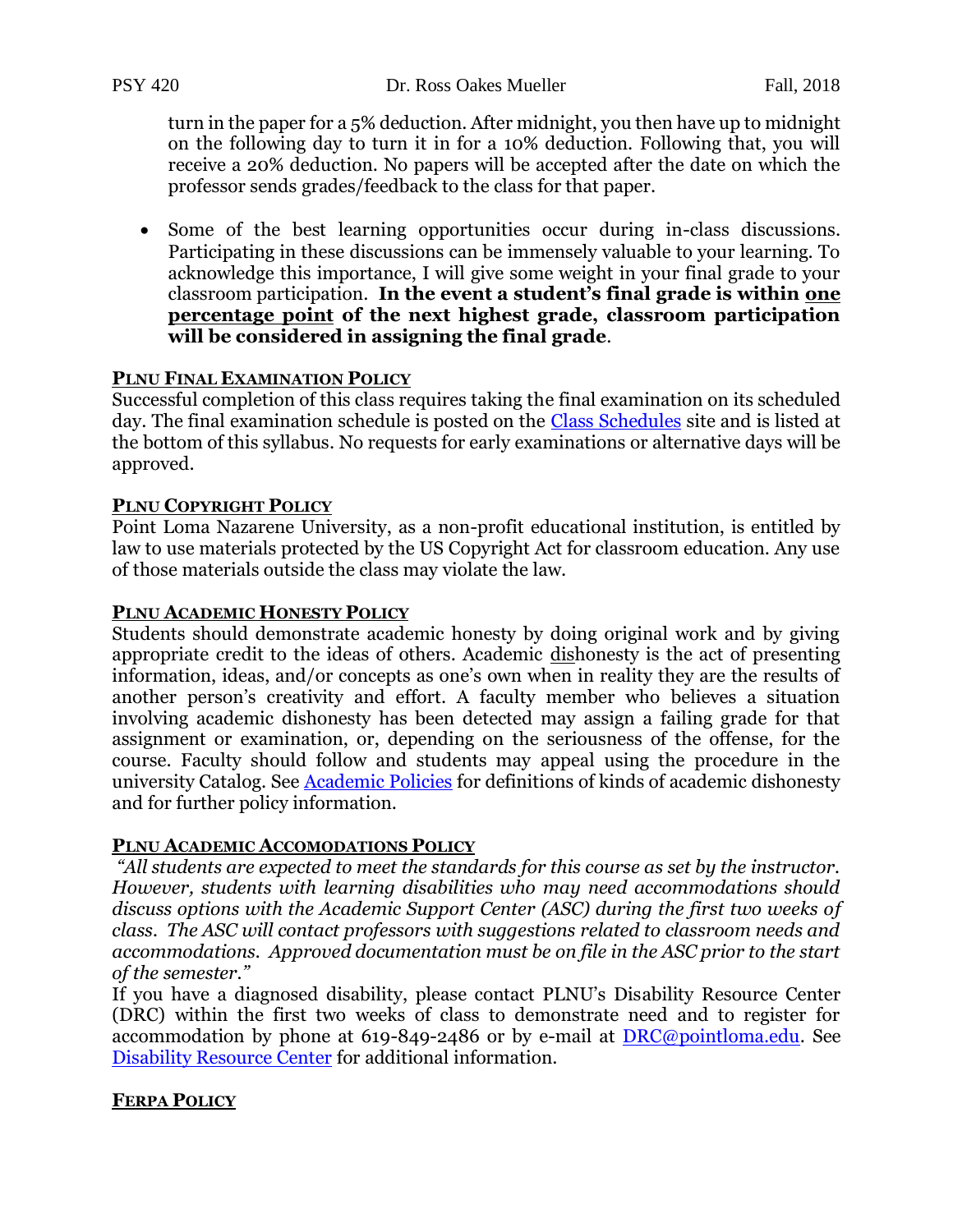PSY 420 Dr. Ross Oakes Mueller Fall, 2018

In compliance with federal law, neither PLNU student ID nor social security number should be used in publicly posted grades or returned sets of assignments without student written permission. This class will meet the federal requirements by (Note: each faculty member should choose one strategy to use: distributing all grades and papers individually; requesting and filing written student permission; or assigning each student a unique class ID number not identifiable on the alphabetic roster.). Also in compliance with FERPA, you will be the only person given information about your progress in this class unless you have designated others to receive it in the "Information Release" section of the student portal. See [Policy Statements](http://www.pointloma.edu/experience/academics/catalogs/undergraduate-catalog/policy-statements) in the (undergrad/ graduate as appropriate) academic catalog.

#### **OFFICE HOURS**

To schedule an appointment with me, **[please click here and then click on an](https://www.google.com/calendar/selfsched?sstoken=UUhnNHJkMkNwcEFUfGRlZmF1bHR8OTFiNjhkZDM0NzRlNTRlMWE5M2E2NjVlYWM1ZjJjZWQ)  [available appointment time that works for you](https://www.google.com/calendar/selfsched?sstoken=UUhnNHJkMkNwcEFUfGRlZmF1bHR8OTFiNjhkZDM0NzRlNTRlMWE5M2E2NjVlYWM1ZjJjZWQ)**. It will take you to my electronic calendar, where you can sign up for an appointment slot (and it will automatically reserve the time on my schedule). Just click on any of the gray boxes, enter any additional information about the meeting, and then click "save." (be sure that your Google calendar is set to Pacific Standard Time (PST) in order for our times to match up). *Making an appointment* will ensure that you have the uninterrupted amount of time for which you wish to speak with me.

#### **ACADEMIC ACCOMMODATIONS**

*"All students are expected to meet the standards for this course as set by the instructor. However, students with learning disabilities who may need accommodations should discuss options with the Academic Support Center (ASC) during the first two weeks of class. The ASC will contact professors with suggestions related to classroom needs and accommodations. Approved documentation must be on file in the ASC prior to the start of the semester."* 

Note: *This syllabus is not a contract. The Professor reserves the right to modify the syllabus to accomplish the learning objectives of the course.*

#### **A Bit of Grace…in Exchange for Works…**

Some of the best learning opportunities occur during in-class discussions. Participating in these discussions can be immensely valuable to your learning. To acknowledge this importance, I will give some weight in your final grade to your classroom participation. *In the event a student's final grade is within one percentage point of the next highest grade, classroom participation will be considered in assigning the final grade.*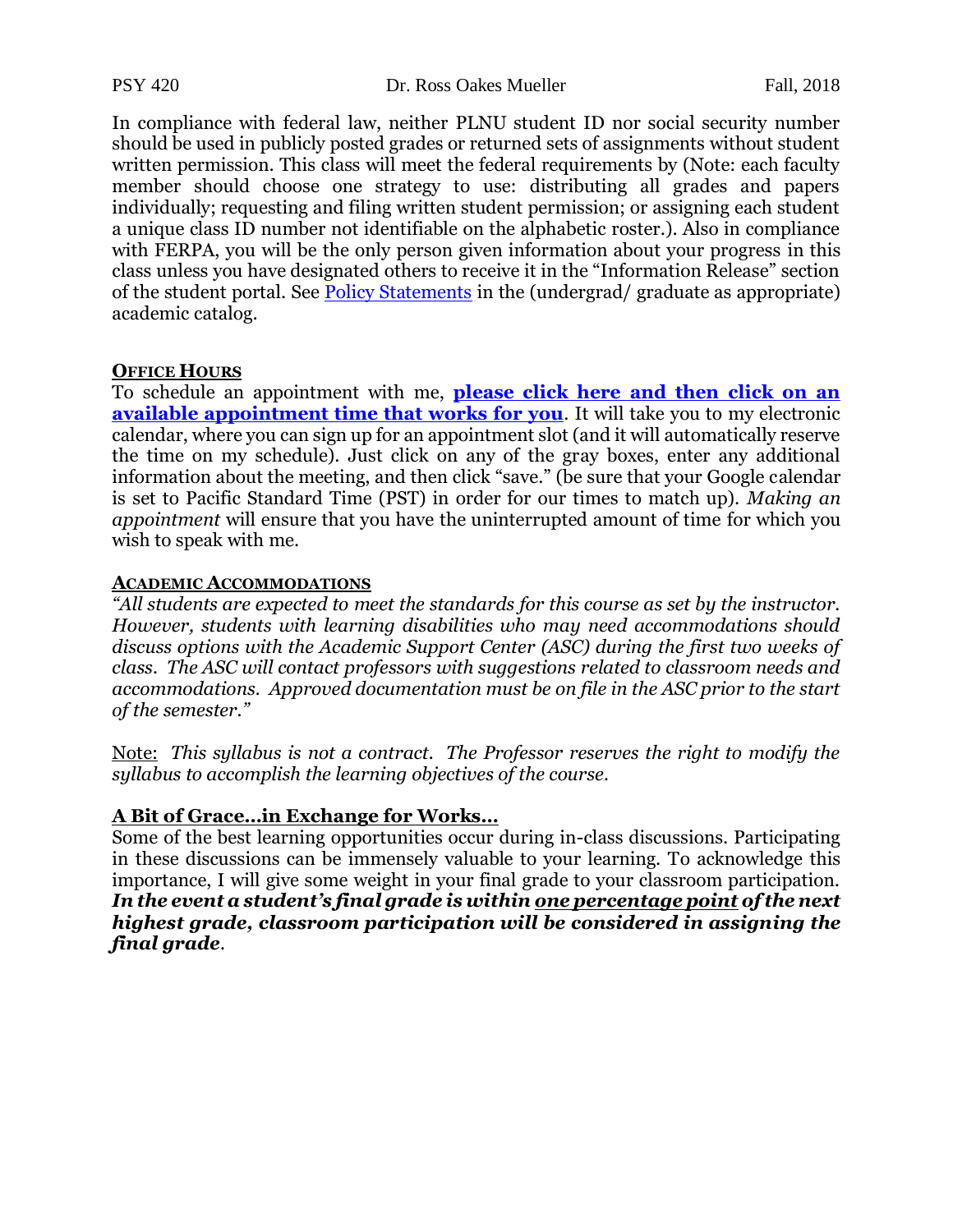*Course Synopsis*

### **PURSUING GOODNESS The Science of Moral Change**

\_\_\_\_\_\_\_\_\_\_\_\_\_\_\_\_\_\_\_\_\_\_\_\_\_\_\_\_\_

"If anything is going to answer to the name moral psychology, it ought to be an inquiry into how the formations (and transformations) of the psyche help one to lead a good life in a world with others."

-J. Lear, moral philosopher, *Radical Hope,* p. 104

#### *A Course for the Rest of Your Life . . .*

The recent collection of books and articles in the social sciences reflecting on the question of "evil" might make one forget that the question of what constitutes *goodness* is no less cogent or perplexing. Nearly everyone aspires to be a good person and to "lead a Good Life in the world with others" (above). But, what does a good life look like? Are there multiple, competing possibilities for what counts as a good life? Is there a transcendent conception of "the good" that should guide and order the various goods that make up a good life? And, how do persons change for good? Further, what makes a good relationship good? Does science have anything to say about the nature of and process of becoming good? These questions are the focus of *Pursuing Goodness*.

In this second decade of the 21<sup>st</sup> century we are witnessing a revolution in the scientific understanding of human nature and moral change. In the last twenty years, the psychological sciences have joined other disciplines – moral philosophy, religious ethics, and cognitive neuroscience – in the pursuit of what constitutes a good life in a world with others. Where once science and (some) religious traditions depicted human beings as mostly selfish and violent, today thinkers of many disciplines are uncovering the deep neurobiological roots of human goodness and the capacity for compassion and generosity. While this new science certainly does not deny the existence of the selfishness we sometimes see in ourselves and in the world around us, it does offer new evidence that another kind of human being is possible. This course introduces you to three new sciences: the science of a flourishing life; the science of personal transformation; the science of love and virtue. These emerging sciences promise to offer valuable insights about how persons who aspire to goodness *live, change,* and *love.*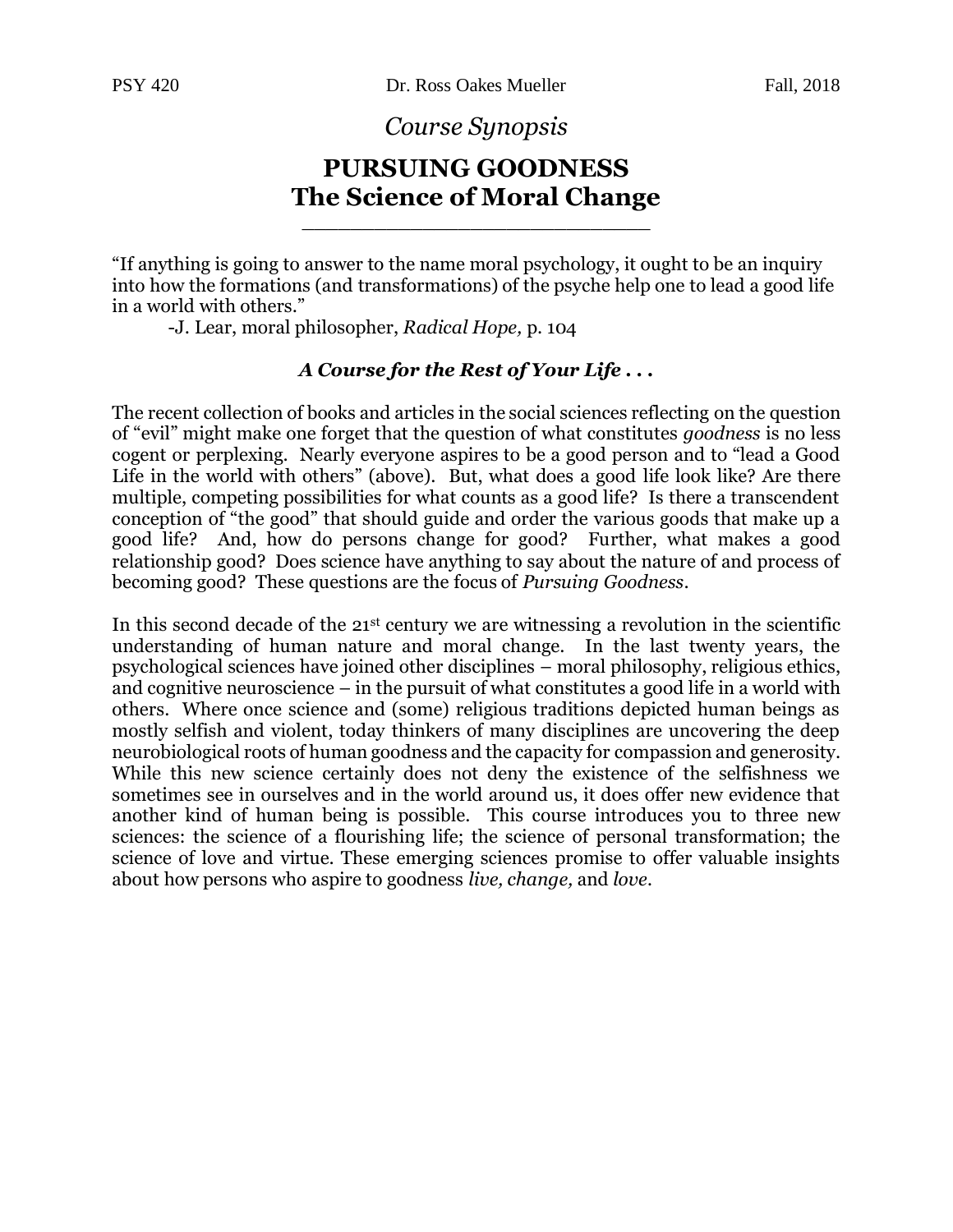*Course-at-a-Glance*

### **Pursuing Goodness** *The Science of Moral Change*

\_\_\_\_\_\_\_\_\_\_\_\_\_\_\_\_\_\_\_

### *Envisioning Goodness*

Why Destination Makes All the Difference *Question 1: What is "good" (and why)?*

### *Craft of Life*

The Science of a Meaningful Life *Question 2: What makes a "good life" good?*

### *Changing for "Good"*

The New Science of Love and Virtue Question 3: *How do we change for good?*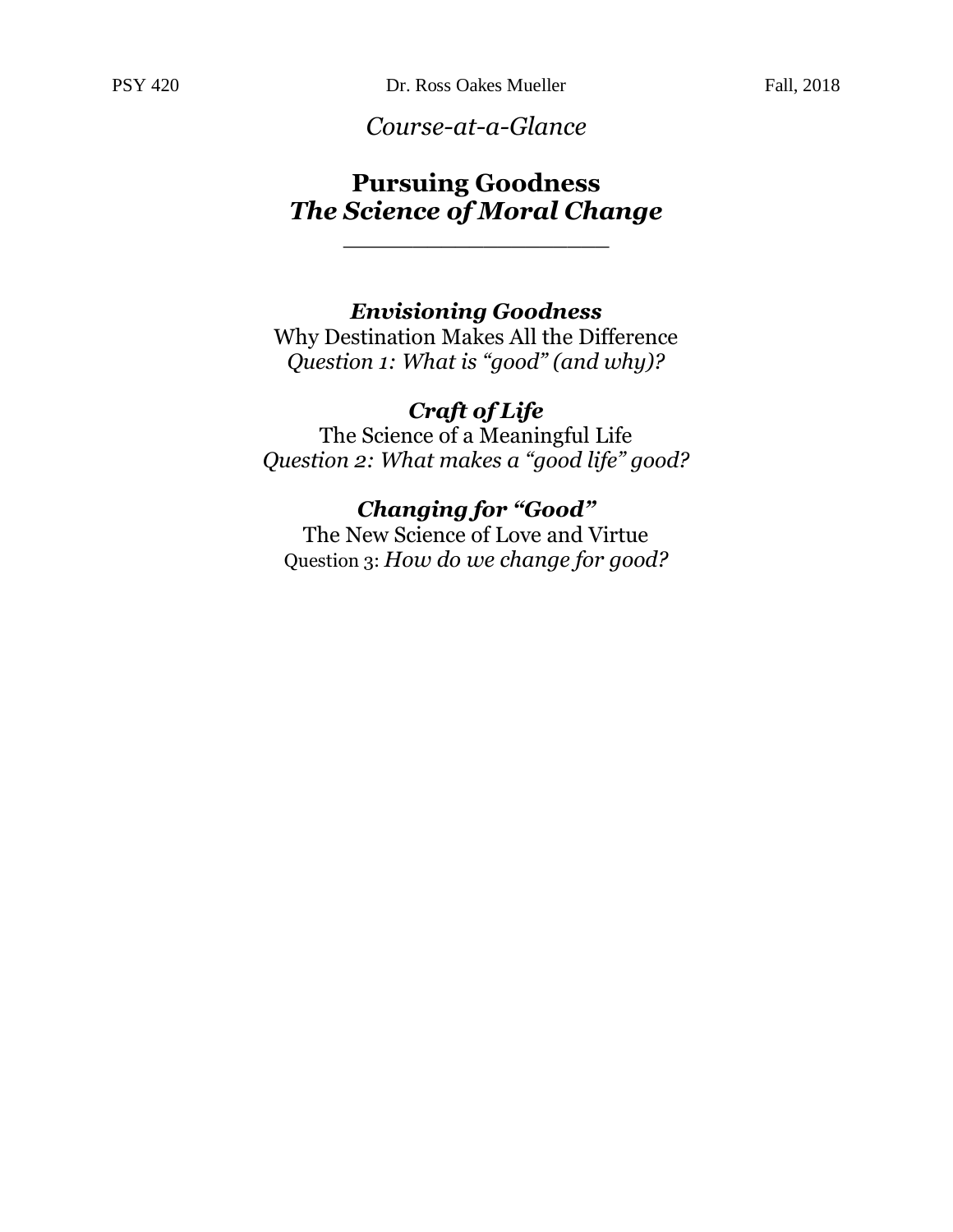#### **Psychology 420 Reading and Exam Schedule**

| <b>Week</b>                                     | Date | Day | <b>Assigned Reading (Due)</b> | <b>Title</b> | <b>Topic</b> |  |  |
|-------------------------------------------------|------|-----|-------------------------------|--------------|--------------|--|--|
|                                                 |      |     |                               |              |              |  |  |
| <b>Introduction</b>                             |      |     |                               |              |              |  |  |
| <b>Envisioning Goodness:</b>                    |      |     |                               |              |              |  |  |
| <b>Why Destination Makes All the Difference</b> |      |     |                               |              |              |  |  |

"How shall we live?" is, for Socrates, the fundamental question of human existence – and the attempt to answer that question is, for him, what makes human life worthwhile. And it is Plato and Shakespeare, Proust, Nietzsche, and most recently, Freud, who complicated the issue by insisting that there are deep currents of meaning, ofter cross-currents, running through the human soul which can at best be glimpsed through a glass darkly. This if anything, is the Western tradition: not a specific set of values, but a belief that the human soul is too deep for there to be any easy answer to the question of how to live.

-J. Lear, moral philosopher, *Open Minded: Working Out the Logic of the Sou*

*Unit Description:* In this Introduction Unit we look at contrasting conceptions of a Good Life that vie for attention in contemporary culture: happiness (subjective well-being style), psychological maturity, and the more ancient concept of flourishing or eudaimonic well-being. We'll consider how these maps and models of well-being are not exactly the same things, and why your conception of goodness makes all the difference in how you practice the art of living.

| Week 1 | 8/30/18 | Th     | Syllabus                                                                                                                                                                                                       | "May I Ask You a<br>(Good)<br>Question?"   | A Course for<br>the Rest of<br>Your Life                      |
|--------|---------|--------|----------------------------------------------------------------------------------------------------------------------------------------------------------------------------------------------------------------|--------------------------------------------|---------------------------------------------------------------|
|        |         |        |                                                                                                                                                                                                                |                                            |                                                               |
| Week 2 | 9/4/18  | $\top$ | <b>Read Before Class: (Text) Haidt,</b><br>The Happiness Hypothesis,<br>Introduction (pp. ix-xiii) <b>AND</b> Ch. 1<br>(pp. 1-5; 13-17) <b>AND</b> (Handout)<br>Frattaroli, The Swimming Pool and<br>the Quest | <i>"The End is in the</i><br>Beginning"    | Life as<br>Swimming<br>Pool or Quest                          |
|        | 9/6/18  | Th     | <b>Read before class: (Text) Haidt,</b><br>The Happiness Hypothesis, Ch. 5<br>(pp. 81-90) AND (Handout) O'Toole,<br>J., Creating the Good Life (Ch. 2)                                                         | Searching for<br>"the End" of<br>Existence | Aristotle's<br>Advice: Don't<br>Leave College<br>Without It - |
|        |         |        | <b>Distribution of Good Life Paper</b><br><b>Rubric</b>                                                                                                                                                        |                                            |                                                               |
|        |         |        | "Good Life" Paper Due:<br>Monday, October 8th, 2018                                                                                                                                                            |                                            |                                                               |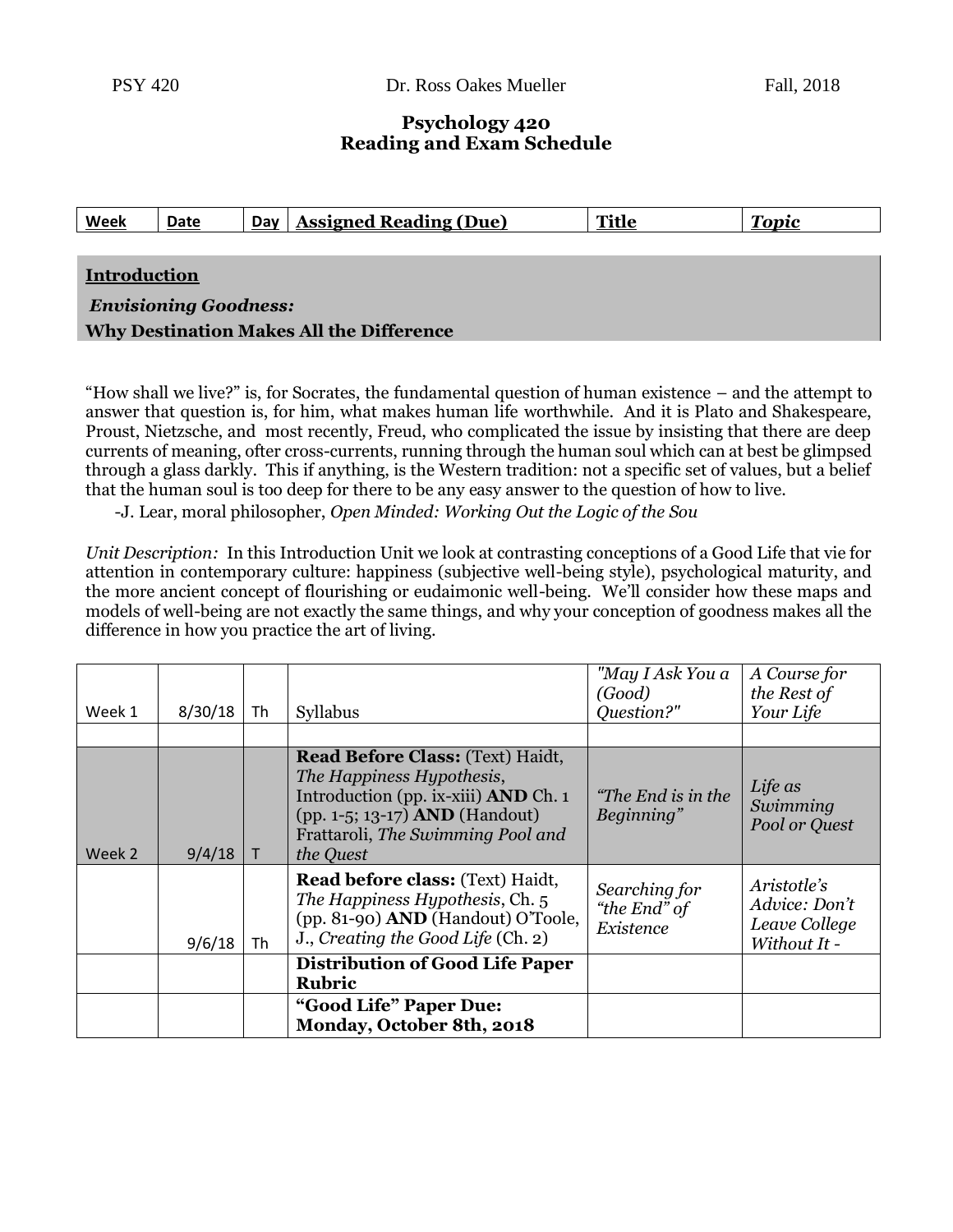| <u>Week</u>       | Date | Day | <b>Assigned Reading (Due)</b> | <b>Title</b> | <b>Topic</b> |
|-------------------|------|-----|-------------------------------|--------------|--------------|
|                   |      |     |                               |              |              |
| Part <sub>1</sub> |      |     |                               |              |              |
| Craft of Life     |      |     |                               |              |              |

#### **The Science of a Meaningful Life**

Let us return once again to the good we are looking for, and consider just what it could be, since it is apparently one thing in one action or craft, and another thing in another; for it is one thing in medicine, another in generalship, and so on for the rest.

What, then, is the good in each of these cases? Surely, it is that for the sake of which the other things are done; and in medicine this is health, in generalship victory, in house-building a house, in another case something else, but in every action and decision it is the end, since it is for the of the end that everyone does the other things.

And so, if there is some end of everything that is pursued in action, this will be the [highest] good. *What, then, is the highest good of the craft of life?*

-Aristotle, *Nicomachean Ethics,* 1. 51

*Unit Description:* When it comes to understanding how human beings grow and thrive, it turns out that people are a lot like plants: If you get the conditions right, they will usually flourish. So what are those conditions? Having considered a preliminary conception of human goodness (*eudaimonia*), here's our second big question: *What makes a "good life" good?* In this Unit we will explore recent research in positive and moral psychology concerning the optimal conditions of a good life. We'll look at an *ancient, new formula for flourishing* that commends five essential "goods" of a well-lived life: positive emotionality, social connection and love, virtues of care, vital engagement (meaningful activities), and transcendent meaning (spirituality).Our goal is a state-of-the-art ancient, new guide to the Good Life that we can use as a blueprint for "crafting" a good life in the world with others.

| Week 3 | 9/11/18 |    | <b>Read:</b> (Text) The Happiness<br>Hypothesis, Ch. $5(90-106)$         | Five 'Goods' of a<br>Good Life                  | Ancient, New<br>Guide to a<br>Flourishing<br>Life                                                |
|--------|---------|----|--------------------------------------------------------------------------|-------------------------------------------------|--------------------------------------------------------------------------------------------------|
|        | 9/13/18 | Th | <b>Read:</b> (Text) The Happiness<br>Hypothesis, Ch. 2                   | "Know Thy"<br>Elephant                          | More About the<br><b>Happiness</b><br>Factor $("H")$ in<br>the Formula<br>for Flourishing        |
|        |         |    | In-class discussion of the Good<br><b>Life Capstone Project</b>          |                                                 |                                                                                                  |
|        |         |    |                                                                          |                                                 |                                                                                                  |
| Week 4 | 9/18/18 |    | <b>Read:</b> (Text) Haidt, <i>Happiness</i><br><i>Hypothesis</i> , Ch. 6 | What Makes a<br>"Good<br>Relationship"<br>Good? | <b>The</b><br>Relationship<br>Factor $({}^{\alpha}R^{\nu})$ in<br>the Formula<br>for Flourishing |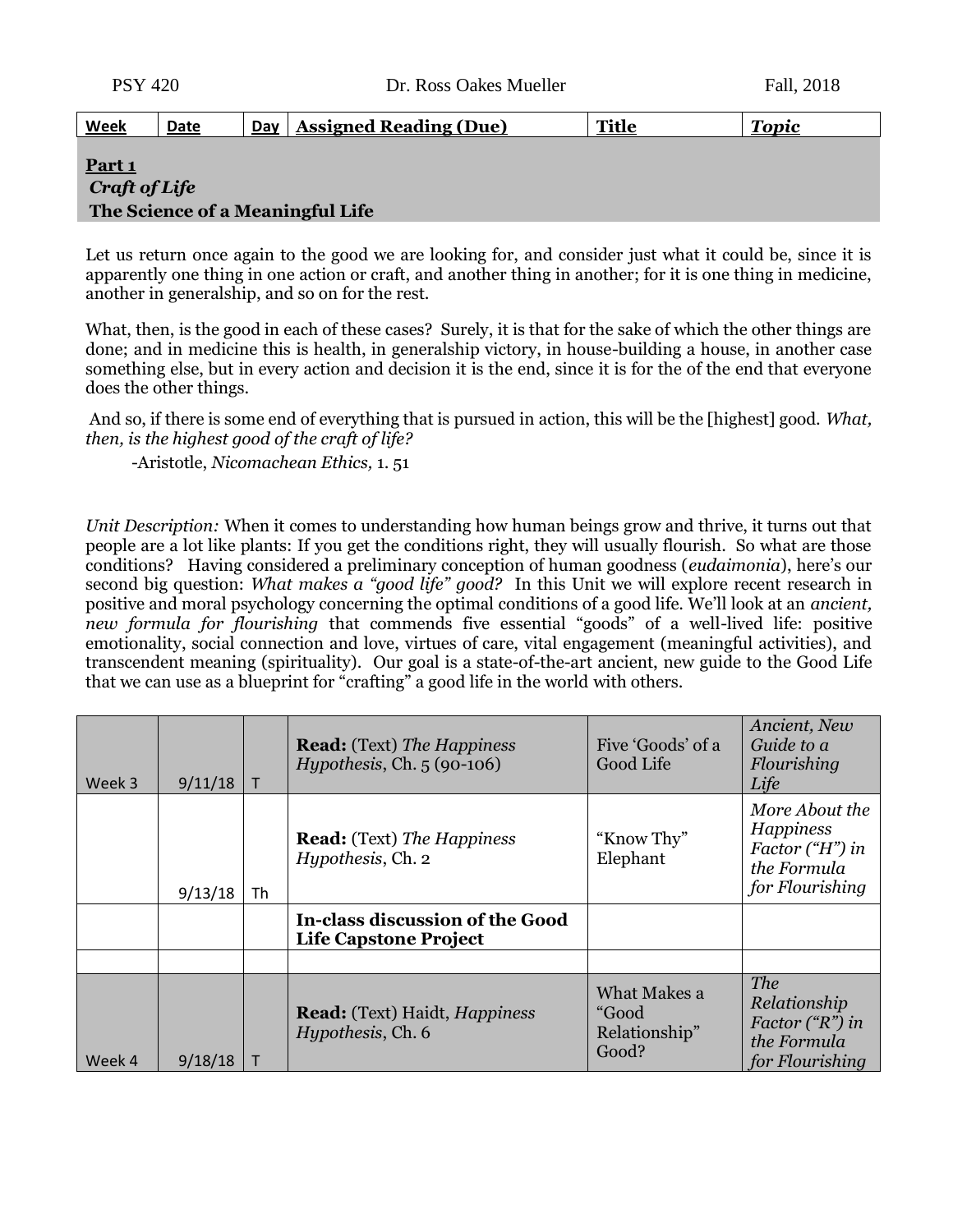| Week   | <b>Date</b> | Day          | <b>Assigned Reading (Due)</b>                                                                                                                               | <b>Title</b>                                     | <b>Topic</b>                                                                                                               |
|--------|-------------|--------------|-------------------------------------------------------------------------------------------------------------------------------------------------------------|--------------------------------------------------|----------------------------------------------------------------------------------------------------------------------------|
|        | 9/20/18     | Th           | <b>Read:</b> (Text) The Happiness<br>Hypothesis, Ch. 8                                                                                                      | Why We Can't<br><b>Flourish Without</b><br>Arete | The Arete<br>Factor $(4^n)$ in<br>the Formula<br>for Flourishing                                                           |
|        |             |              |                                                                                                                                                             |                                                  |                                                                                                                            |
| Week 5 | 9/25/18     | T            | Read: (Text) The Happiness<br>Hypothesis, Ch. 10                                                                                                            | "Love Made<br>Visible"                           | The Vital<br>Engagement<br>Factor ("VE")<br>in the Formula<br>for Flourishing                                              |
|        | 9/27/18     | Th           | <b>Read:</b> (Text) The Happiness<br>Hypothesis, Ch. 9, 181-211; Smith,<br>You Are What You Love, Ch. 1, "You<br>Are What You Love: To Worship is<br>Human" | Spirituality for<br>Goodness Sake<br>(Part 1)    | The Spirituality<br>Factor ("S") in<br>the Formula<br>for Flourishing                                                      |
|        |             |              |                                                                                                                                                             |                                                  |                                                                                                                            |
| Week 6 | 10/2/18     | $\mathsf{T}$ | <b>Read:</b> Smith, You Are What You<br>Love, Ch. 2, "You Might Not Love<br>What You Think: Learning to Read<br>"Secular" Liturgies"                        | Spirituality for<br>Goodness Sake<br>(Part 2)    | The Moral<br><b>Emotions of</b><br>Awe and<br>Elevation, and<br>Resisting the<br>Liturgies of<br>"Secular"<br>Spirituality |
|        |             |              | <b>Psychology Major Senior</b>                                                                                                                              |                                                  |                                                                                                                            |
|        | 10/4/18     | <b>Th</b>    | <b>Assessment</b>                                                                                                                                           |                                                  |                                                                                                                            |
|        |             |              | <b>Reminder: "Good Life" Paper</b><br>Due Next Week: Mon, October<br>8th, 2018                                                                              |                                                  |                                                                                                                            |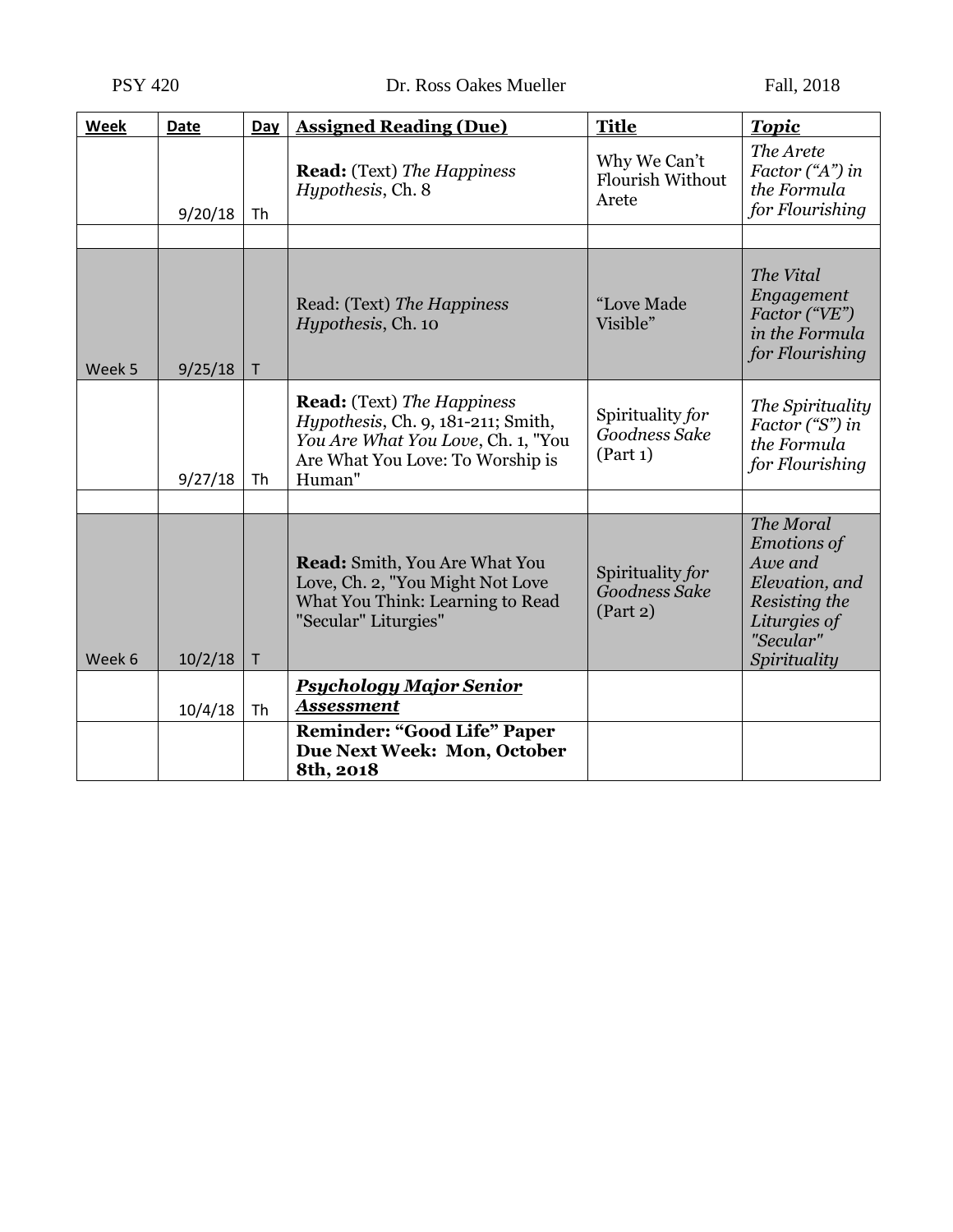| <b>PSY 420</b> |      |     | Dr. Ross Oakes Mueller        |              | Fall, 2018   |
|----------------|------|-----|-------------------------------|--------------|--------------|
| <u>Week</u>    | Date | Day | <b>Assigned Reading (Due)</b> | <b>Title</b> | <b>Topic</b> |
| Part 2         |      |     |                               |              |              |

# *Changing for "Good"* **The New Science of Love and Virtue**

For one human being to love another, that is perhaps the most difficult of our tasks; the ultimate, the last test and proof, the work for which all other work is but preparation.

–R. Maria Rilke

*Unit Description:* Here's our next question: *How do we change for good?* In this section of our course we will explore the relationship between love and virtue, especially as it relates to those people closest to you.An emerging new psychological science of virtue suggests that in order to craft good relationships, we must cultivate "excellences" (arete) of character, especially those that motivate and enable the capacity to love (aka: generative care). Specifically, the virtues of gratitude, trust, compassion, and forgiveness, once believed – by (some) religious traditions – to be aberrations from "real" human nature, are now being revealed as innate neurological "goods" of the human being. These virtues are psychological resources believed to be necessary for loving and flourishing relationships. Virtue science is beginning to show us not only the benefits of virtue, but also how to mindfully practice these virtues in order to enlarge our capacity to love. Our goal in this Unit, as before, is an *ancient, new guide* to love and virtue that could assist us in our pursuit of good relationships – a model of virtuous caring.

| Week 7 | 10/9/18  | $\mathsf{T}$ | <b>Read:</b> (Reader) Fromm, The Art of<br>Loving, pp. $1-6$                                                                                                       | "The Giving Tree"                                 | You Call That<br>Love?                                                                  |
|--------|----------|--------------|--------------------------------------------------------------------------------------------------------------------------------------------------------------------|---------------------------------------------------|-----------------------------------------------------------------------------------------|
|        | 10/11/18 | Th           | <b>Read:</b> (Reader) Fromm, The Art of<br>Loving, pp. 19-30                                                                                                       | Love as<br>"Capacity" for<br><b>Mature Giving</b> | Fromm's Virtue<br>Model of Love-<br>ing                                                 |
|        |          |              | *Moral Sprouts Handout for<br>next class                                                                                                                           |                                                   |                                                                                         |
|        |          |              |                                                                                                                                                                    |                                                   |                                                                                         |
| Week 8 | 10/16/18 | T            | <b>Read:</b> (Reading Handout) "Moral<br>Sprouts"                                                                                                                  | Virtues and the<br>"Michelangelo<br>Project"      | A New Model<br>of Virtuous<br>Caring                                                    |
|        | 10/18/18 | Th           | <b>Read:</b> (Text) A General Theory of<br>Love, Ch. 2, "Kits, Cats, Sacks, and<br>Uncertainty: How the Brian's Basic<br><b>Structure Poses Problems for Love"</b> | Let Your Inner<br>Reptile be Still.               | <b>Triune Ethics</b><br><b>Theory</b>                                                   |
|        |          |              |                                                                                                                                                                    |                                                   |                                                                                         |
| Week 9 | 10/23/18 | $\mathsf{T}$ | Read: (Reader) Germer, Ch. 4,<br><b>What's Self-Compassion?</b>                                                                                                    | "Stop Beating<br>Yourself Up!"                    | Why the Virtue<br>of Self-<br>Compassion<br>Makes You<br>'More Loving,<br>Less Selfish' |
|        | 10/25/18 | Th           | <b>Read:</b> To Be Determind                                                                                                                                       | Shadows in the<br>Dark.                           | Questing<br>Through the<br>Dark Night of<br>the Soul.                                   |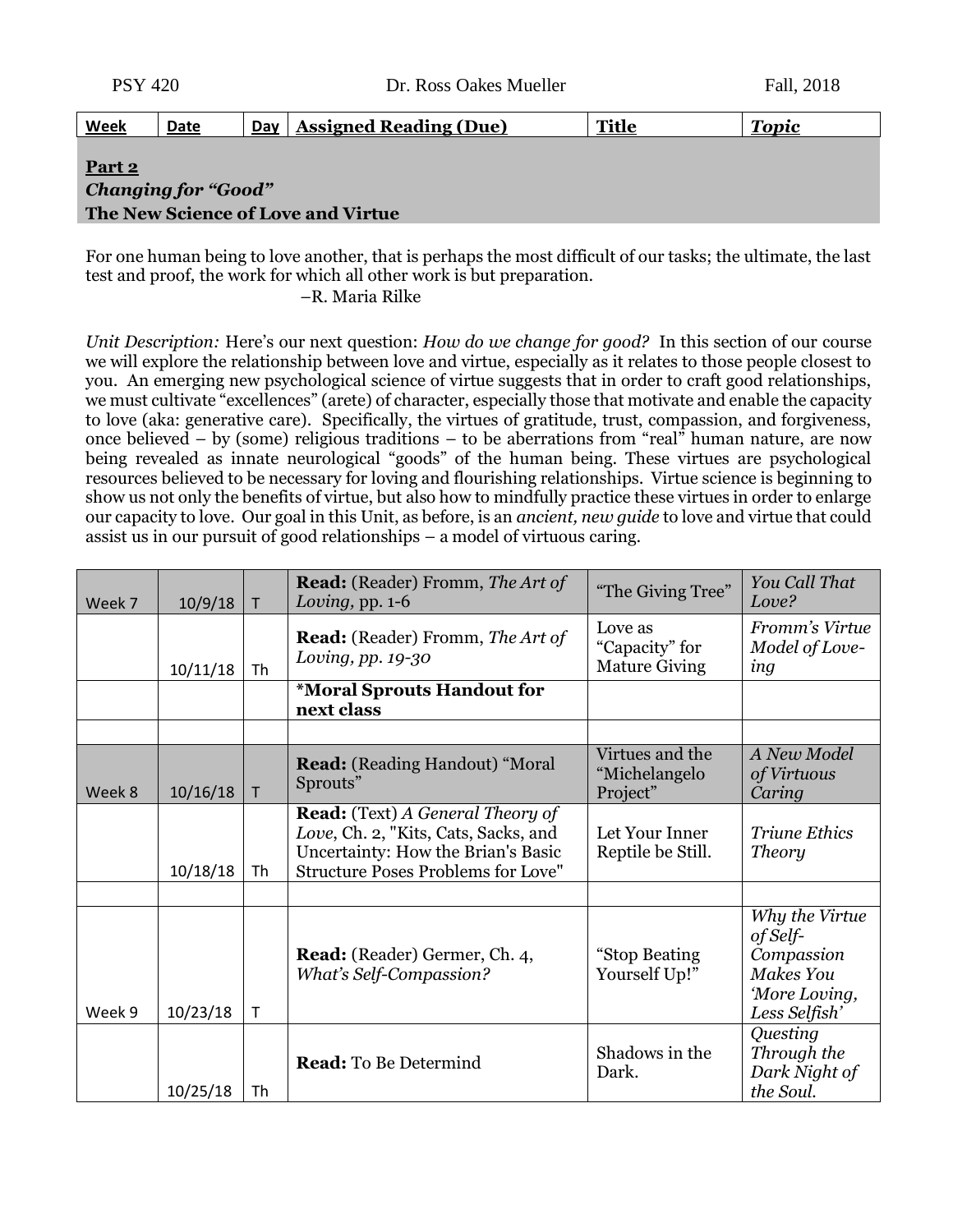| Week    | Date     | Day          | <b>Assigned Reading (Due)</b>                                                                                                                                                | <b>Title</b>                                                | <b>Topic</b>                                                        |
|---------|----------|--------------|------------------------------------------------------------------------------------------------------------------------------------------------------------------------------|-------------------------------------------------------------|---------------------------------------------------------------------|
|         |          |              |                                                                                                                                                                              |                                                             |                                                                     |
| Week 10 | 10/30/18 | T            | <b>Read:</b> (Reader) Siegel, Siegel (2010)<br>Mindsight, Ch 5 - A roller-coaster<br>mind - Strengthening the hub of<br>awareness                                            | "Please Mind the<br>Gap"                                    | Mindsight:<br>Focusing the<br><b>Brain</b>                          |
|         | 11/1/18  | Th           | Read: (Reader) Nouwen, McNeill, &<br>Morrison, Compassion, Ch. 7,<br>"Patience"                                                                                              | Mindfulness and<br>Empathy                                  | Attuning to the<br>Self and to the<br>Other                         |
|         |          |              |                                                                                                                                                                              |                                                             |                                                                     |
| Week 11 | 11/6/18  | T            | <b>Read:</b> (Text) A General Theory of<br>Love, Ch. 3, "Archimedes Principle:<br>How We Sense the Inner World of<br>Other Hearts"                                           | Empathy                                                     | Limbic<br>Resonance and<br>the Cognitive<br>Leap of<br>Empathy      |
|         | 11/8/18  | Th           | Read: (Reader) Keltner,<br>"Compassion"                                                                                                                                      | Don't Just Feel<br>My Pain, Do<br>Something About<br>It!    | The Movement<br>from "Mere<br>Empathy" to<br>Empathic<br>Compassion |
|         |          |              |                                                                                                                                                                              |                                                             |                                                                     |
| Week 12 | 11/13/18 | T            | <b>Read:</b> (Reading Handout) "Moral<br>Sprouts"; (Text) General Theory of<br>Love, Ch. 4, "A Fiercer Sea: How<br>Relationships Permeate the Human<br>Body, mind, and Soul" | Trust and<br>Attachment<br>Security                         | Trusting<br>Compassion vs.<br>Defensive<br>Morality                 |
|         | 11/15/18 | Th           | Read: (Text) A General Theory of<br>Love, Ch. 6, "A Bend in the Road:<br>How Love Changes Who We Are and<br>Who We Can Become"                                               | How we Learn to<br>Trust and<br>Mistrust                    | Navigating the<br>Symphony of<br>Limbic<br><b>Attractors</b>        |
|         |          |              |                                                                                                                                                                              |                                                             |                                                                     |
| Week 13 | 11/20/18 | $\mathsf{T}$ | <b>Read:</b> (Reader) Emmons &<br>Crumpler, Gratitude as a Human<br>Strength                                                                                                 | Gratitude                                                   | Recognizing<br>Debt without<br>Becoming<br><b>Indebted</b>          |
|         | 11/22/18 | Th           | No class!!! Thanksgiving!!!                                                                                                                                                  |                                                             |                                                                     |
|         |          |              |                                                                                                                                                                              |                                                             |                                                                     |
| Week 14 | 11/27/18 | $\mathsf T$  | Read: Sood, The Mayo Clinic Guide<br>to Stress-Free Living, "Gratitude"<br>(online, Canvas)                                                                                  | <b>Grateful Hearts</b><br>Look Down-<br>Stream              | How Gratitude<br>Promotes Love<br>How                               |
|         | 11/29/18 | Th           | Read: (Reader) Post & Neimark,<br>"The Way of Forgivness: Set Yourself<br>Free"                                                                                              | What Do I Do,<br>Now that I've<br>Turned My Other<br>Cheek? | Forgiveness<br>Can Heal<br>Wounds<br>without<br><b>Burying Them</b> |
|         |          |              |                                                                                                                                                                              |                                                             |                                                                     |